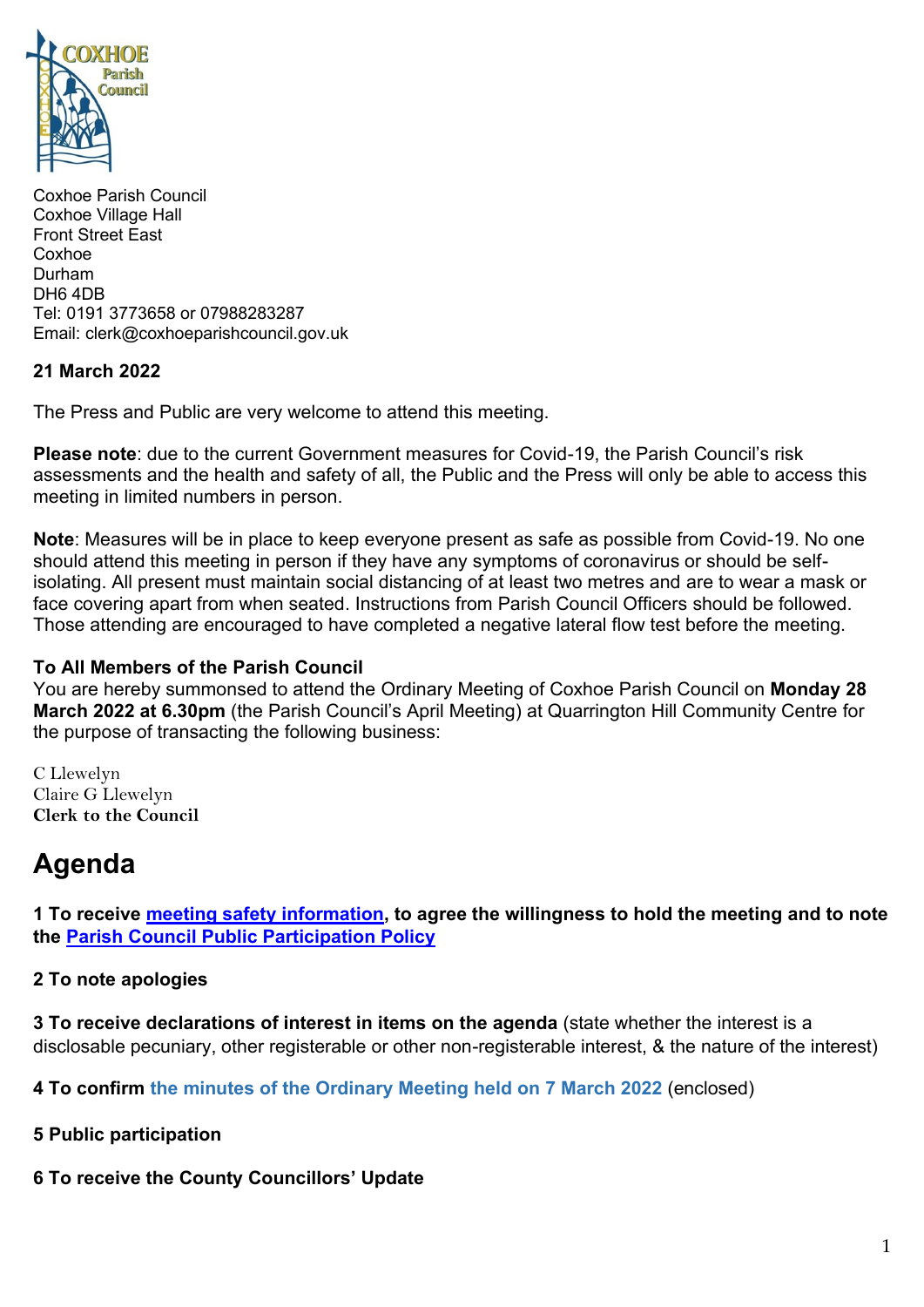#### **7 To receive Councillors' reports of attendance at meetings and events on behalf of the Parish Council**

## **8 To receive Committee minutes** (enclosed)

To receive the minutes of the Events, Environment and Finance Committee Meeting held on 14 February 2022

## **9 To consider and agree financial matters** (reports to follow)

- a) Finance Report, Bank Reconciliation and Payment Schedule
- b) Employer costs for March 2022
- c) Budget 2021 to 2022 and 2022 to 2023
- d) Five year forward budget
- e) To note and approve the staff mobile phone contract

## **10 To agree the Parish Council's main Risk Assessment including financial risk assessment** (to follow)

## **11 To approve Parish Council Insurance provision for 2022 to 2023 or 2022 to 2025** (to follow)

- a) to approve main Council insurance
- b) to approve Cyber-crime insurance

#### **12 To consider and approve Parish Council Policies** (to follow)

To consider approval of a Policy on use of Parish Council land

## **13 Clerk's Report** (enclosed)

- a) To consider matters raised by residents
- b) To note updated Youth Strategy Group Committee meeting dates
- c) To consider knitted Remembrance Poppies Displays
- d) To note information on use of defibrillators
- e) To note activity undertaken and the Clerk's priorities

#### **14 To note Parish Council Youth Provision Report** (to follow)

#### **15 Planning, Correspondence and Consultations Report** (to follow)

a) To consider any response to the County Council regarding planning applications

- 1. [DM/22/00669/FPA](https://publicaccess.durham.gov.uk/online-applications/applicationDetails.do?activeTab=summary&keyVal=R8D681GDL2K00) Land South West Of 20A Steetley Terrace, Quarrington Hill DH6 4QJ
- 2. [DM/22/00766/FPA](https://publicaccess.durham.gov.uk/online-applications/applicationDetails.do?activeTab=summary&keyVal=R8RZLVGDL7Y00) 43 Petterson Dale, Coxhoe DH6 4EZ
- 3. [DM/22/00727/FPA](https://publicaccess.durham.gov.uk/online-applications/applicationDetails.do?activeTab=summary&keyVal=R8IQ7RGDL5H00) 19 School Avenue, Coxhoe DH6 4EB

4. To consider any planning applications received after the agenda was issued to be dealt with by the Clerk using delegated authority

- b) To note approved, withdrawn and refused decisions
- c) To consider correspondence and a response to consultations
- 1) County Durham Association of Local Councils update on Double taxation